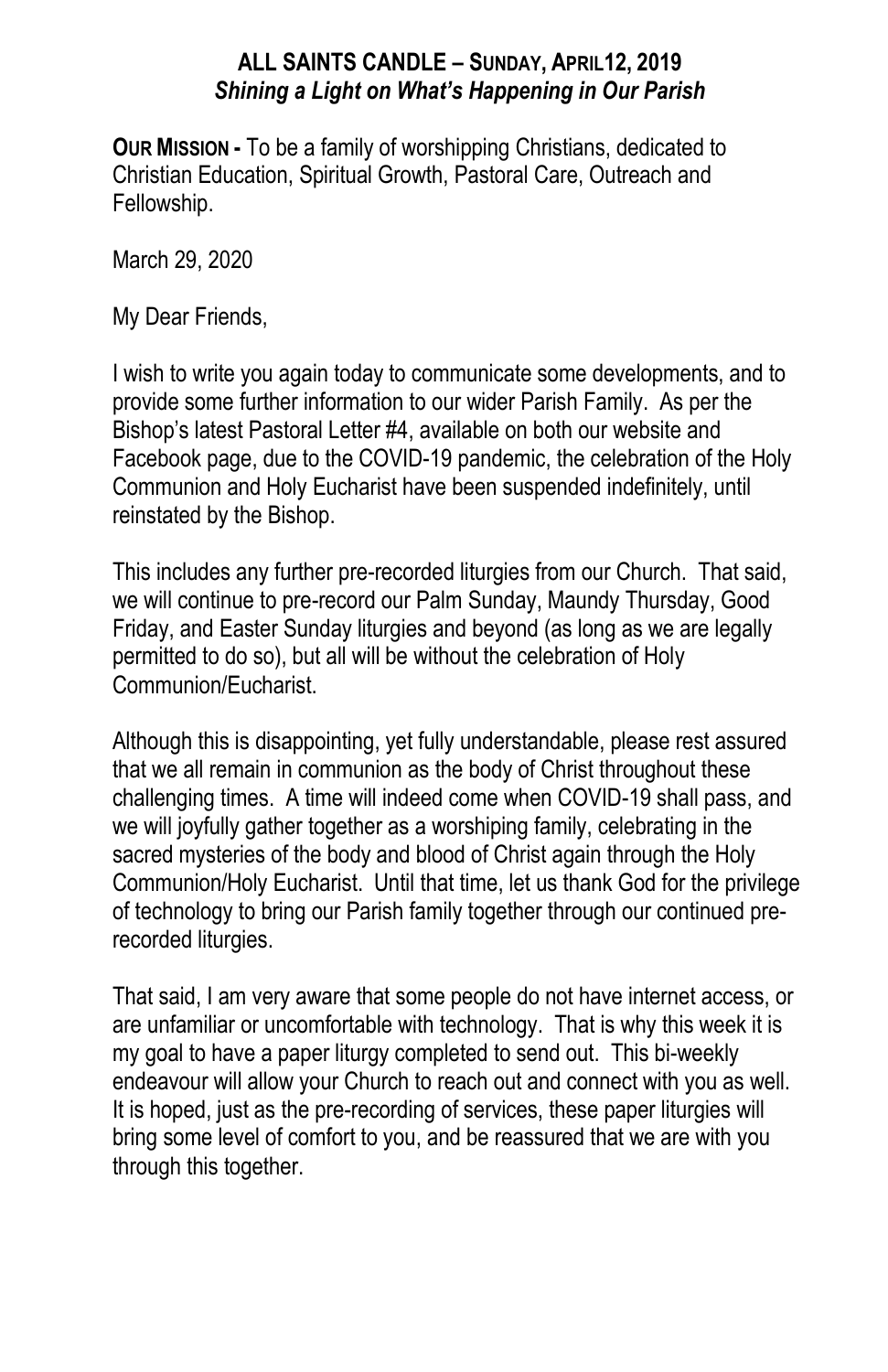I want to assure our Parish family as well that proactive and regular communication between the Clergy, Parish Wardens and Vestry have been, and will continue to be a priority. As Rector, I communicate daily with Rev Sam, and the wardens and I are in constant communication. Likewise, I have sent Vestry several updates, and we are now having "virtual" meetings on a weekly basis. All of this as we endeavor together, by God's grace, to get through this, and indeed by God's grace we will.

I also wish to thank those who have been dropping their envelopes in the secure drop-slot (to the left of our main door), or who have now signed up for eGivings, or those who are regular eGivers - Thank You.

In closing, I wish to commend all our Parish staff for their unwavering commitment in these unprecedented times. Remember my friends, we are here for you, and you are and will always be our number one priority. Until we talk again, God Bless and stay safe!

With my love and every blessing,

Wayne+

**MOTHER'S DAY MEMORIALS -** I know it's early, but time goes so fast, Mother's Day will be here before we realize it. We are now accepting memorials for our Mother's Day booklet . If you wish to have a memorial inserted, please get it to our office over the next few weeks. This booklet can be viewed on our website at allsaintsparish.ca. under "The Candle" link. Your donation can be dropped in our drop-box located left of the parish hall main door or by eTransfer sent to donations@allsaintsparish.ca

**MEMORIALS -** Just a reminder that the Candle can still be dedicated in memory of a loved one, for a donation of \$25. It will be inserted on the front cover. You can also remember a loved one with a picture and a verse for a donation of \$50. These will be posted on our website with our regular memorials.

**AGM -** has been postponed until further

**VBS** - We had made plans for this year's VBS to be held June 29th to July 4th, however, due to the COVID-19 it has been put on hold until further notice. Our theme for this year is "Rocky Railroad".

**YOUTH MINISTRY -** Will resume after Covid -19 has ended.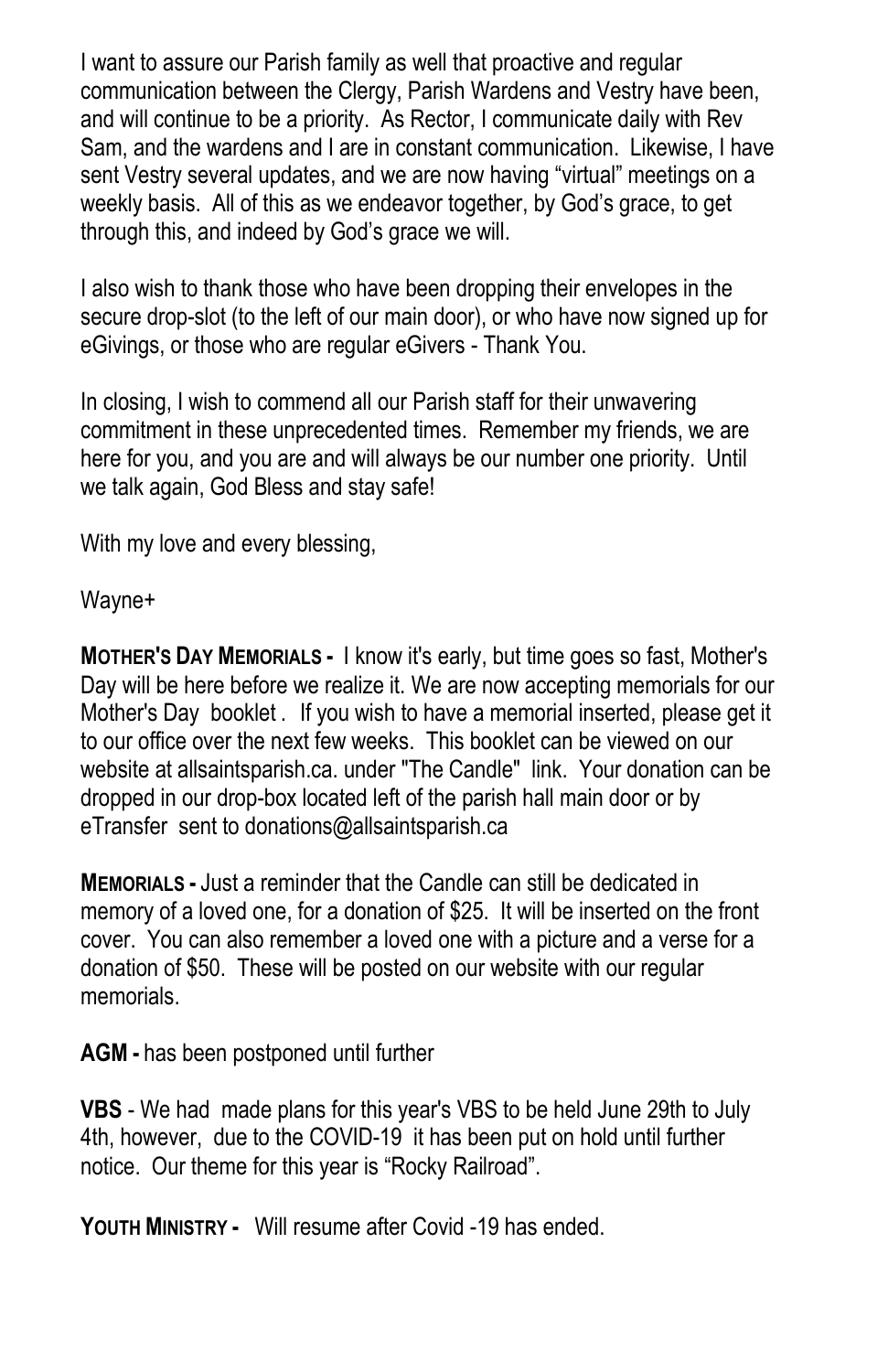**ALL SAINTS TEA ROOM COMMUNITY LUNCHEON** - is cancelled until further notice.

## **MEMORIAM- GENERAL FUND**

- In loving memory of **Edward Newell** (remembering his death March 27, 1971) by: Granddaughter Betty
- In loving memory of **Noah & Mary Porter** (remembering their wedding anniversary April11th) by Christina & Sam+
- In loving memory of **Stewart Rideout** (remembering his death on April 15<sup>th</sup>) by Edith Rideout & Family

## **MEMORIAM- CEMETERY FUND**

- In loving memory of **Alex Crewe** by Heber, Pat and Family
- In loving memory of **Alex Crewe** by Derek and Nellie **Thomas**
- In loving memory of my uncle **Alex Crewe** by Nancy and Bill Hitchins, Ottawa
- In loving memory of uncle **Alex Crewe** by J.P. Mahon

**THE PARISH OFFICE WILL BE CLOSED ON GOOD FRIDAY AND EASTER MONDAY FOR EMERGENCIES PLEASE CALL REV. WAYNE PARSONS @ 764-8883 OR REV. SAM BUTLER @ 689-4501**

**HAVE A SAFE AND HAPPY EASTER**